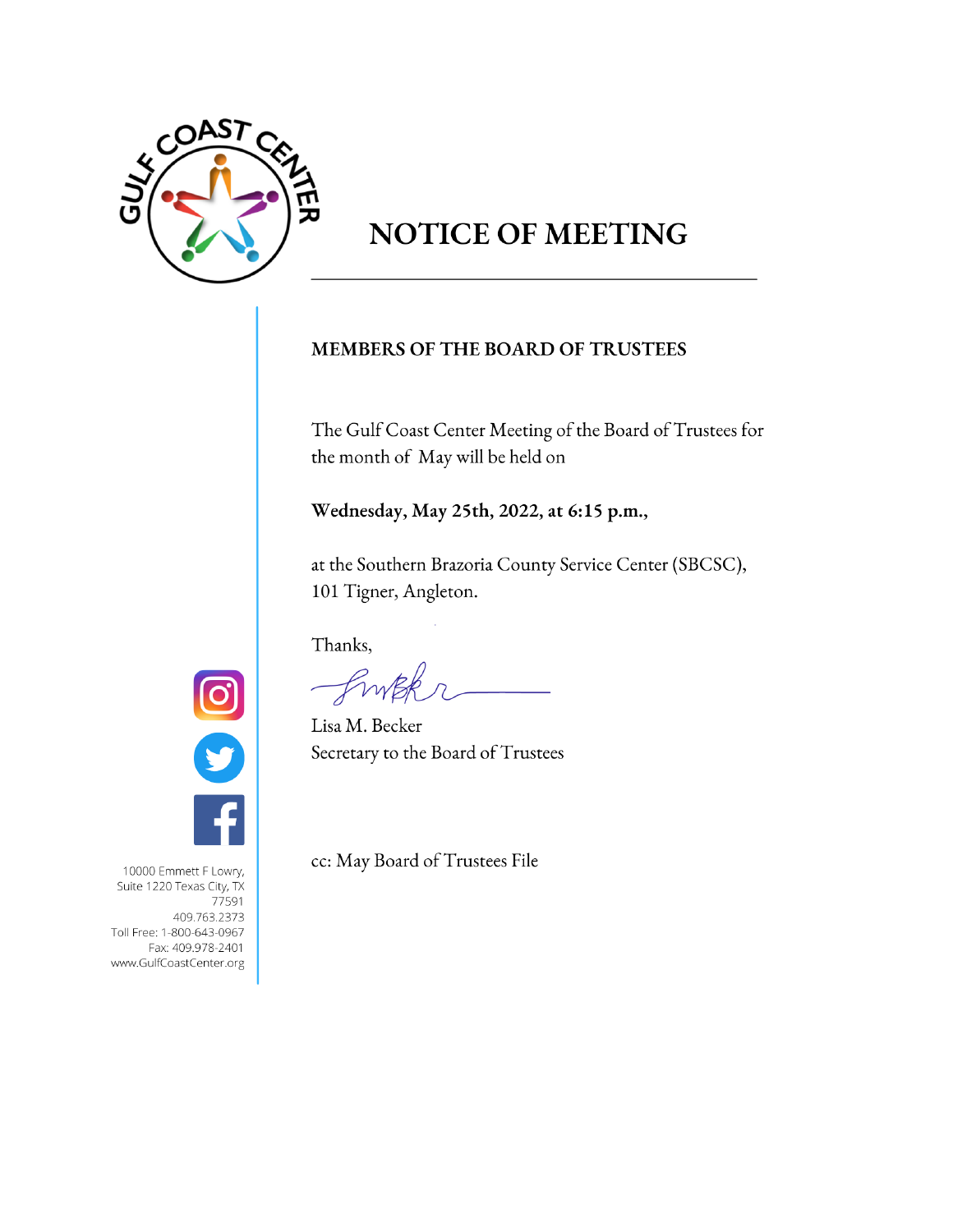# **THE GULF COAST CENTER**

Regular Board of Trustees Meeting Southern Brazoria Community Service Center 101 Tigner Angleton, TX 77515 Wednesday, May 25, 2022 6:15 pm



# "Better community healthcare promoting healthy living."

|           | a. Announcements and Introductions                                                                                                                                                                                               |
|-----------|----------------------------------------------------------------------------------------------------------------------------------------------------------------------------------------------------------------------------------|
|           | 2. Citizens' Comments                                                                                                                                                                                                            |
| <b>3.</b> |                                                                                                                                                                                                                                  |
|           | 4. Board Member Reports                                                                                                                                                                                                          |
|           | b. Texas Council Risk Management Fund. Mary Lou Flynn-Dupart, TCRMF Board Chair                                                                                                                                                  |
| 5.        |                                                                                                                                                                                                                                  |
|           | a. Operational, Clinical, & Financial Excellence<br><b>b.</b> CCBHC IA $\&$ Re-opening of Alvin Clinic<br>Service Area Highlights – Integrating Services into the Community<br>c.                                                |
| 6.        |                                                                                                                                                                                                                                  |
|           | <b>a.</b> Financial & Operational Monthly Report & YTD Summary (Pg. 5)<br><b>b.</b> Facilities Consolidation Update                                                                                                              |
| 7.        | Consideration and Approval of Recommendations and Acceptance of Consent Agenda Items. (Consent<br>agenda items may be pulled from this consideration for individual action or presentation.)                                     |
|           | <b>a.</b> Review and approval of February 23, 2022, Board Minutes (Pg. 8)<br>b. Review and approval of the Check Registers for February 2022, March 2022, and April 2022                                                         |
| 8.        |                                                                                                                                                                                                                                  |
|           | a. Consider approval of the Center's FY2022 budget amendment #1. (Pg. 14)                                                                                                                                                        |
|           | b. Consider approval of the Gulf Coast Center Board of Trustee's Resolution #2022-2 for opening a bank<br>account at Texas First Bank with the authorized signatures: Felicia Jeffery, Rick Elizondo, and Sarah Holt.<br>(Pg.15) |
|           | Consider approval of the FY 2022 Audit Engagement Letter with Eide Bailly.<br>$c_{\bullet}$                                                                                                                                      |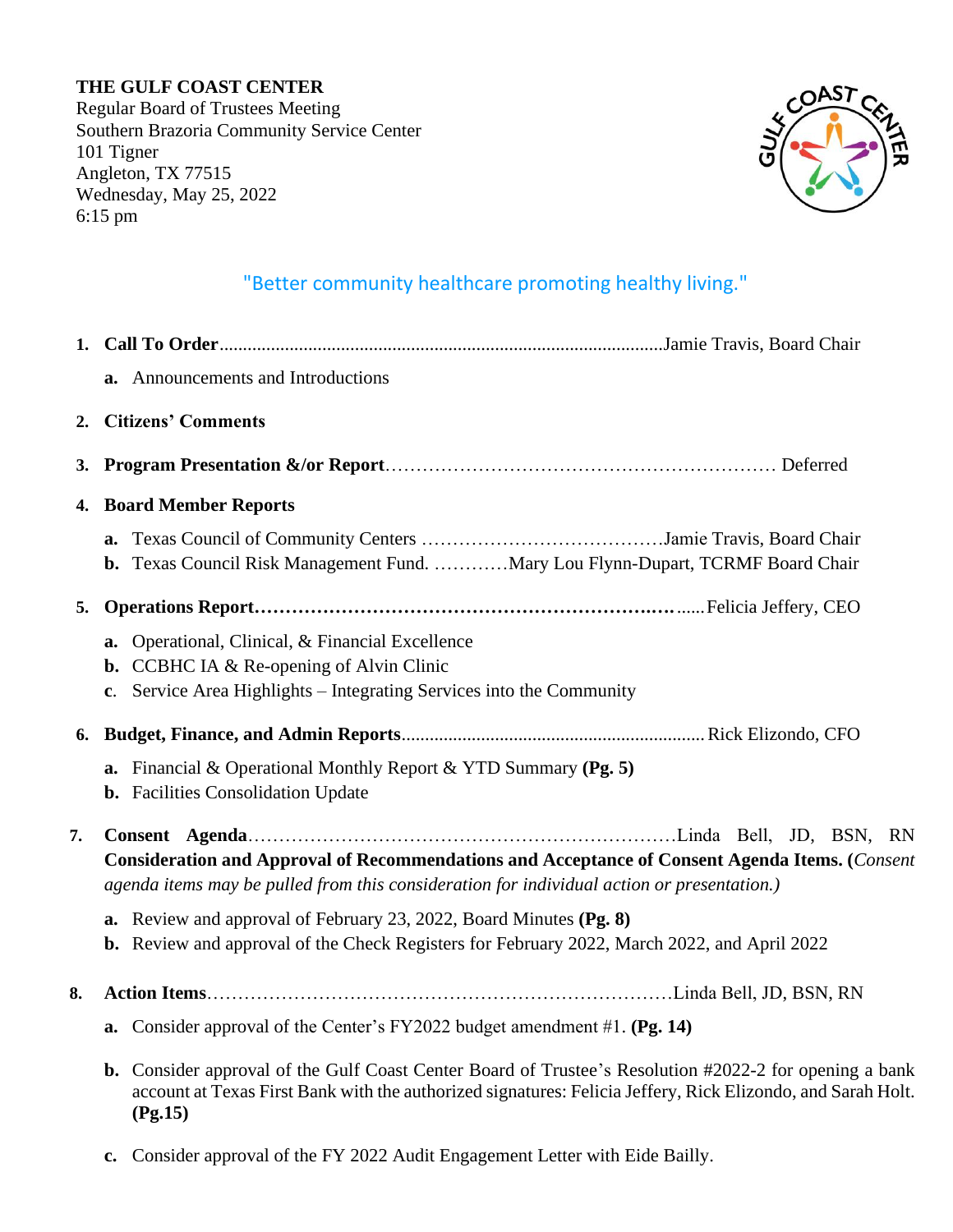- **d.** Consider approval of the Statement of Work with TEJAS Behavioral Health Management for delivering, implementing, and providing ongoing maintenance and support for the Tejas 835 DPP Utility. Amount not to exceed: \$9,000 annually.
- **e.** Consider approval of Amendment #1 to the HHSC MH Performance contract #HHS001022200035. This amendment adds \$1,000,000 in PPB (private psychiatric bed) funding for FY22-23 and performance measure modifications to the PASRR (pre-admission screening and resident review) program attachment.
- **f.** Consider approval of the FY22 Temporary Assistance for Needy Families (TANF) Pandemic Emergency Assistance Funds (PEAF) contract #HHS001120200011. This funding shall address housing and ancillary needs of families in which dependent children have or reside with a family member who has a diagnosis of SMI, IDD, or SUD and has been impacted by the COVID-19 pandemic. Amount not to exceed \$395,501.
- **g.** Consider approval of the RFB award and contract to JB Carpentry selected through public bid to install approximately 17,429 square feet of vinyl flooring at MCSC Building 2 and SBCSC Building 1 & 2. Amount not to exceed \$98,465.00, including labor, materials, and 5% contingency.
- **h.** Consider approval of the RFB award and contract to Flooring Source to install approximately 5,023 square feet of vinyl flooring at the Center's League City Location. Amount not to exceed \$34,000.00, which includes labor and materials.
- **i.** Consider ratification of the purchase of the 2022 SUV for CEO use through the Best Value Government Pricing Programs. Price to not exceed \$53,000.
- **j.** Consider the approval to declare surplus and dispose of Center Vehicle #3247, a 2008 Ford F350, VIN. #1FTWW32R88EC53247 with 164,588 miles is no longer cost-effective to maintain in the fleet. (Pg.16 )
- **k.** Consider ratifying the new 2022-2023 Consultation Agreement with Matt Richardson for consultation and training services. Rate: \$75 plus approved travel expenses.
- **l.** Consider ratifying the new consultation agreement with Reginald Brumfield for consultation and final transition of GCC IT services. Rate: \$750/mo. Term: March 24, 2022 -August 31, 2022.
- **m.** Consider ratifying the new FY22 IDD Provider Network Provider Agreement with Exodus Consulting and Psychological Service to assess and determine intellectual disabilities, Autism, or related diagnosis (DID) services. Rate: \$350/completed DID; \$315/completed Behavioral Support Assmt/Eval/Behavior Plan; \$75/BCBA Assmt; \$25/hr. for Behavioral Tech services. Term: April 1, 2022, to August 31, 2022.
- **n.** Consider approval of the renewal agreement with the Harris County Department of Education (HCDE), the Center's current Records Management service provider. (Rate: new 2022-2023 pricing schedule: \$6,750.00 annually plus service and storage rates).
- **o.** Consider ratifying the new agreement with HCDE for document conversion services of an estimated 4,900 Medical Records into digital images (CD-ROM). The total estimated cost for this project is \$49,986.00.
- **9. Pending or Revised Action Items**………………………………………… Linda Bell, JD, BSN, RN *Pending or revised items are those items that were on a prior board agenda but not completely resolved, or there has been a revision since approval. The items may be listed for update purposes or final action by the Board.*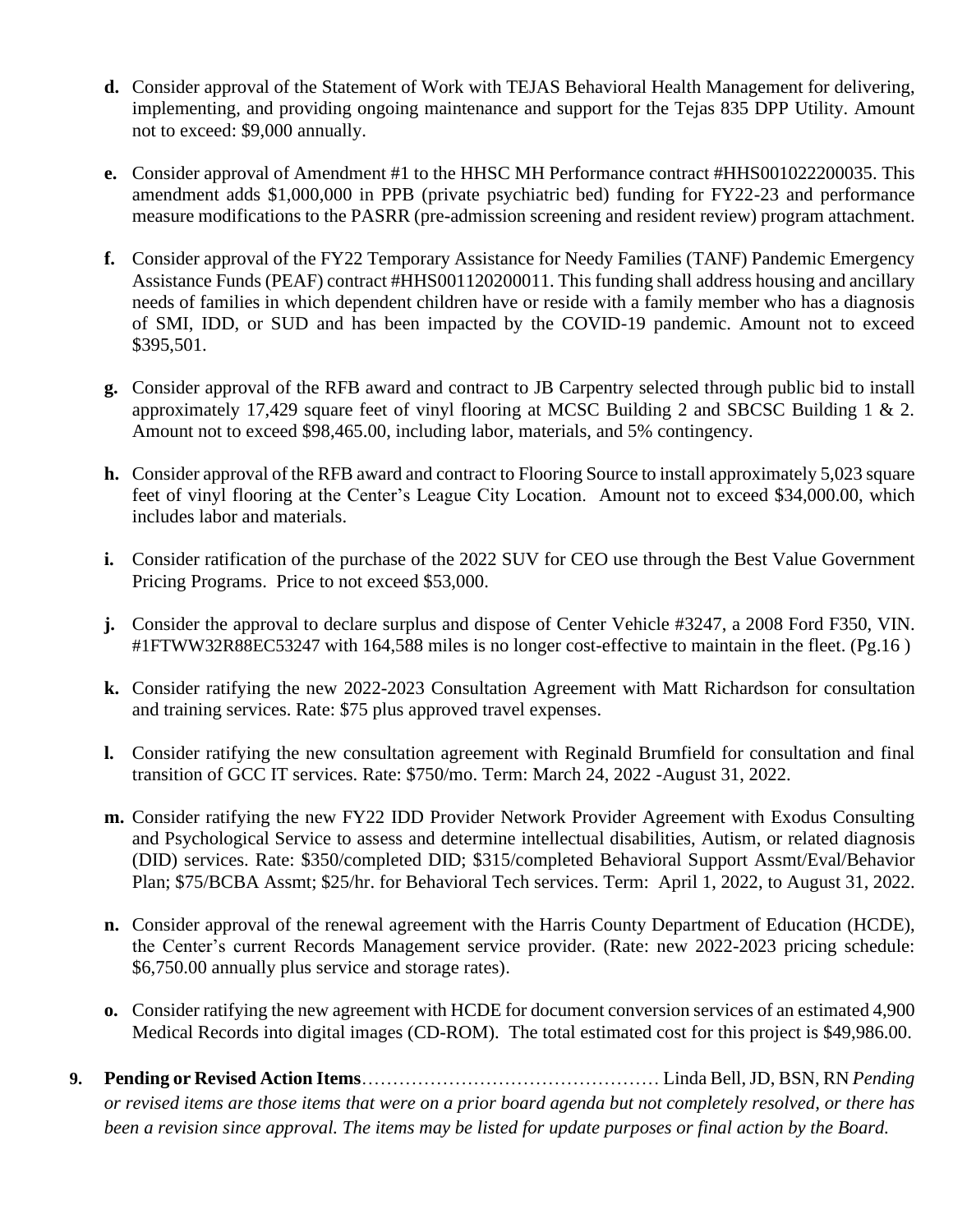**10. Calendar**………………………………………………………………Jamie Travis, Board Chair

| <b>Date</b>            | <b>Event</b>                                                          | <b>Location</b> | <b>Time</b> |
|------------------------|-----------------------------------------------------------------------|-----------------|-------------|
| <b>April 27, 2022</b>  | <b>Board Meeting</b>                                                  | Admin Bldg.     | 6:15 PM     |
| May 25, 2022           | <b>Board Meeting</b>                                                  | <b>SBCSC</b>    | 6:15 PM     |
| June 21-23, 2022       | 35 <sup>th</sup> Annual Texas Council Conference                      | Omni Hotel      |             |
|                        |                                                                       | Fort Worth      |             |
| <b>July 27, 2022</b>   | <b>Board Meeting</b>                                                  | <b>SBCSC</b>    | 6:15 PM     |
| <b>August 24, 2022</b> | <b>Board Meeting</b>                                                  | Admin Bldg.     | 6:15 PM     |
|                        | Admin Bldg. location: 10000 EF Lowry Expressway #1220, Texas City, TX |                 |             |
|                        | <b>SBCSC</b> location: 101 Tigner, Angleton, TX                       |                 |             |

## **11. Executive Session**

*As authorized by Chapter §551.071 of the Texas Government Code, the Board of Trustees reserves the right to adjourn into Executive Session at any time during this meeting to seek legal advice from its Attorney about any matters listed on the agenda.* 

## **12. Reconvene to Open Session**

**13. Adjourn**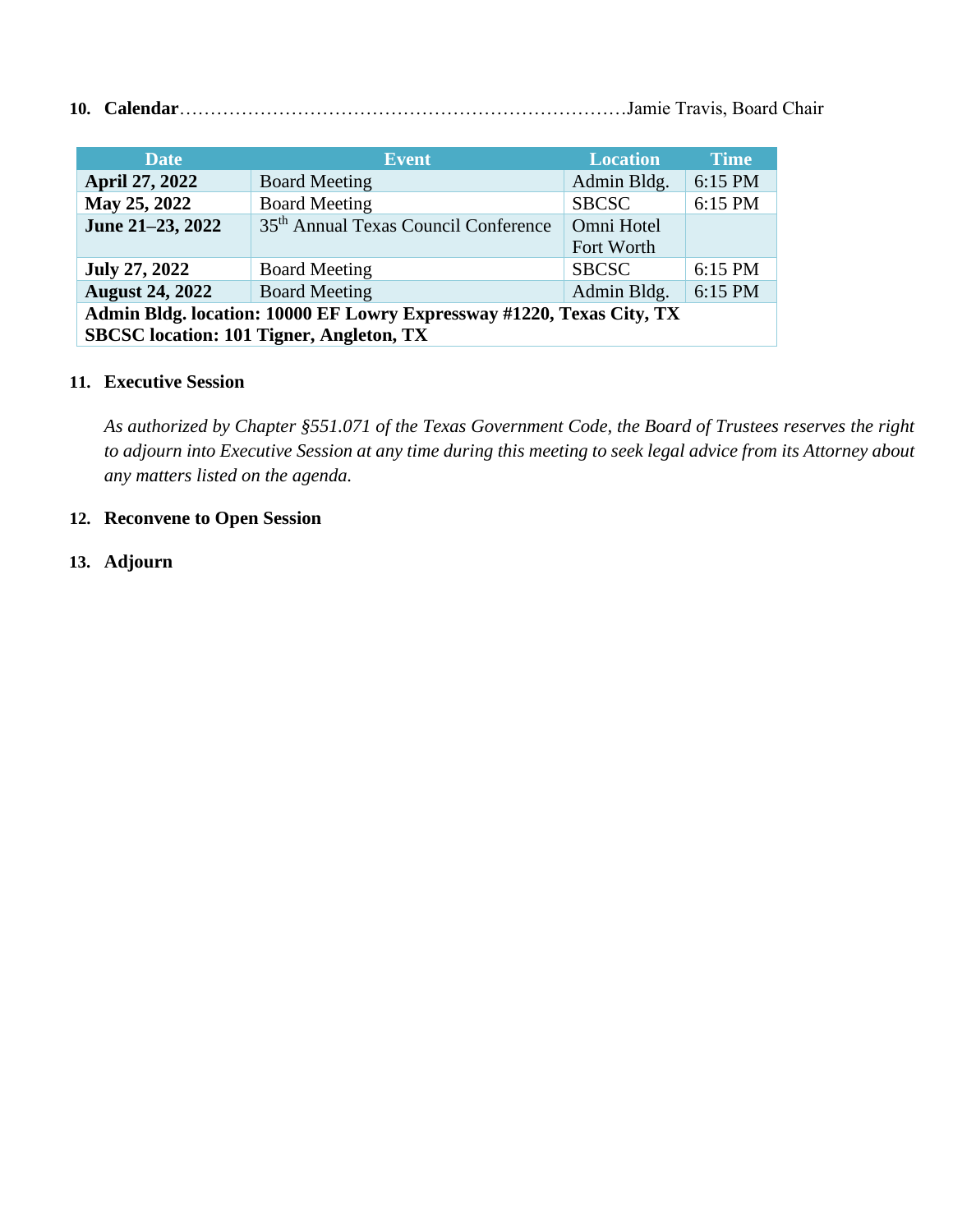| The Gulf Coast Center<br>Fiscal Year 2022         | Annual Budget<br>FY2022 | FY2022<br>Sep-21     | FY2022<br>Oct-21 | FY2022<br>Nov-21 | <b>FY2022</b><br>Dec-21 | <b>FY2022</b><br>$Jam-22$ | <b>FY2022</b><br><b>Feb-22</b> | <b>FY2022</b><br>Mar-22 | FY2022<br>$Apr-22$ | <b>YID Actual</b><br><b>FY2022</b> |         |
|---------------------------------------------------|-------------------------|----------------------|------------------|------------------|-------------------------|---------------------------|--------------------------------|-------------------------|--------------------|------------------------------------|---------|
| ard Operational Budget Schedule                   | Revised                 |                      |                  |                  |                         |                           |                                |                         |                    | YTD % 8/b 33%                      |         |
|                                                   |                         |                      |                  |                  |                         |                           |                                |                         |                    |                                    |         |
| EXPENSES - OPERATING                              |                         |                      |                  |                  |                         |                           |                                |                         |                    |                                    |         |
| Salary and Wages                                  | 14,633,038              | 1,063,577.44         | 1,067,144.87     | 1,033,559.39     | 1,103,968.09            | 1,082,728.82              | 62'165'160'                    | ,030,524.84             | ,099,228.05        | 8,572,329.29                       | %65     |
| Fringe Benefits                                   | 5,425,520               | 408,746.50           | 423,028.28       | 413,547.17       | 431,315.41              | 422,132.09                | 415,475.32                     | 405,175.38              | 416,957.95         | 3,336,378.10                       | 9619    |
| Travel                                            | 175,966                 | 2,857.15             | 2,381.98         | 2,741.61         | 1,753.48                | 3,210.40                  | 2,995.69                       | 6,612.09                | 8,590.38           | 31,142.78                          | 9681    |
| Consumable Supplies                               | 228,920                 | 12,151.75            | 18.039.81        | 13,841.26        | 13,796.17               | 12,757.12                 | 10,008.81                      | 19,264.51               | 14,002.96          | 105,373.39                         | 46%     |
| Pharmaceuticals/Laboratory                        | 317,500                 | 23,500.00            | 23,787.03        | 19,886.73        | 22,222.16               | 22,361.60                 | 20,696.17                      | 18,323.26               | 22,059.32          | 172,836.27                         | 54%     |
| Capital Outlay - Furniture/Equipment/Facilities   | 1,208,609               | 17,399.36            | 235,312.90       | 23,112.88        | 22,793.48               | 78,319.64                 | 42,400.13                      | 59,903.13               | 206,794.92         | 686,036.44                         | 57%     |
| Facilities - Rent/Maintenance/Utilitie:           | 1,022,072               | 69.797.69            | 83,871.93        | 89,356.07        | 73,179.19               | 128871                    | 83,104.71                      | 93,081.20               | S8'665'16          | 660,280.35                         | 65%     |
| Other Operating Expenses                          | 1,085,904               | 02.141.70            | 70,577.17        | 62,835.63        | 84,052.47               | 101,209.88                | 100,566.58                     | 132,887.68              | 93,343.16          | 742,014.27                         | %89     |
| Client Support Costs                              | 885,075                 | 22,964.32            | 22,538.50        | 17,340.73        | 17,030.61               | 15,929.12                 | 15,679.86                      | 16,044.81               | 26,436.02          | 153,963.97                         | 17%     |
| Consultant/Professional Providers                 | 9,338,258               | 495,864.77           | 611,972.02       | 603,375.77       | 605,084.98              | 555,701.11                | 598,474.57                     | 516,099.87              | 576,029.33         | 4,662,602.42                       | %0S     |
| <b>TOTAL EXPENSE</b>                              | ↮<br>34,320,862         | Ģ<br>2,205,200.68 \$ | 2,550,165.49 \$  | 2,279,597.24 \$  | 2,375,196.04 \$         | 2,378,839.49 \$           | 2,380,999.63                   | ↮<br>2,397,916.77   \$  | 2,555,041.94       | ↮<br>19,122,957.28                 | $56\%$  |
|                                                   |                         |                      |                  |                  |                         |                           |                                |                         |                    |                                    |         |
| <b>REVENUES - OPERATING</b>                       |                         |                      |                  |                  |                         |                           |                                |                         |                    |                                    |         |
| ocal Funds                                        |                         |                      |                  |                  |                         |                           |                                |                         |                    |                                    |         |
| County Funds                                      | 953,370                 | 77,423.85            | 93,469.32        | 74,626.91        | 128,781.79              | 96,810.48                 | 84,740.60                      | 95,574.30               | 86,794.27          | 738,221.52                         | 36L     |
| Patient Fees Insurance/Reimbursement              | 479,314                 | 38,197.78            | 27,130.31        | 39,065.15        | 18,171.62               | 29,239.19                 | 48,097.83                      | 28,336.61               | 29,030.59          | 257,269.08                         | 84%     |
| Miscellaneous Local Income                        | 411,936                 | 511.58               | 83,213.85        | 19,422.43        | 4.878.73                | 63,383.47                 | (17, 836.09)                   | 10,372.42               | 21,066.43          | 185,012.82                         | 45%     |
|                                                   | ,844,620                | 116,133.21           | 203,813.48       | 133,114.49       | 151,832.14              | 189,433.14                | 115,002.34                     | 134,283.33              | 136,891.29         | 180,503.42                         |         |
| Farned/Grant Income                               |                         |                      |                  |                  |                         |                           |                                |                         |                    |                                    |         |
| HUD - Transitional/Permanent Housing              | 677,824                 | 00'000'17            | 58,027.41        | 34,682.01        | 45,369.97               | 48,773.31                 | 51,632.78                      | 50,578.78               | 50,429.71          | 380,493.97                         | %%      |
| Recovery - Fee for Services / Grants              | 2,904,005               | 120,300.00           | 175,920.14       | 160,289.77       | 202,712.37              | 129,637.23                | 132,190.54                     | 171,241.42              | 203,462.92         | 1,295,754.39                       | 45%     |
| <b>Fitle XIX - Medicaid</b>                       | 2,511,904               | 160,620.03           | 160,270.41       | 178,748.25       | 159,228.79              | 17,698.77                 | 211,675.94                     | 193,267.83              | 159,088.01         | 1,400,598.03                       | 56%     |
| Transportation - Federal/State                    | 385,342                 | 2,200.00             | 131,606.22       | 3,323.46         | 3,138.52                | 3249.79                   | 75,202.77                      | 30,215.66               | 146,772.04         | 395,708.46                         | 103%    |
| Medicaid 1115 Waiver/DPP/CPP                      | 4,156,778               | 319,500.00           | 411,575.41       | 382,385.45       | 406,264.70              | 410,943.63                | 392,479.73                     | 432,574.52              | 498,186.51         | 3,253,909.95                       | 968L    |
| Other State/Federal Funds/MAC                     | 4,311,810               | 113,622.69           | 59,077.82        | 78,616.05        | 77.591.31               | 81,134.22                 | 79,203.82                      | 81,398.46               | 82,798.28          | 653,442.65                         | 15%     |
|                                                   | 14.947.663              | 757,242.72           | 996,477.41       | 838,044.99       | 894,305.66              | 851,436.95                | 942,385.58                     | 959,276.67              | 140,737.47         | 7,379,907.45                       |         |
| Performance Contract DSHS & DADS                  |                         |                      |                  |                  |                         |                           |                                |                         |                    |                                    |         |
| General Revenue - MH (Adult & Child & Vets) - 10% | 7,739,250               | 659,302.03           | 659,302.03       | 659,302.03       | 662,402.03              | 659,302.03                | 659,302.03                     | 659,302.03              | 659,302.03         | 5,277,516.24                       | %89     |
| General Revenue - Regional Hospital               | 4,232,246               | 340,187.17           | 350,379.17       | 361,791.17       | 340,187.17              | 340,421.17                | 345,920.17                     | 352,290.17              | 343,637.17         | 2,774,813.36                       | 9699    |
| General Revenue - NGM (Adult & Child)             |                         |                      |                  |                  |                         |                           |                                |                         |                    |                                    | #DIV/0! |
| General Revenue - Crisis Services - 10%           | 1,125,427               | 65,671.04            | 65,671.04        | 65,671.04        | 65,671.04               | 65,671.04                 | 65,671.04                      | 65,671.04               | 65,671.04          | 525,368.32                         | 47%     |
| General Revenue/Permanency Plan - IDD             | 2,233,859               | 180,770.58           | 185,452.17       | 170,946.10       | 200,781.82              | 202,274.44                | 185,929.21                     | 197,146.22              | 180,483.75         | 1,503,784.29                       | 679     |
| Federal Block - MH (Adult & Child) and Crisis     | 2,197,795               | 101,416.07           | 96,741.43        | 124,308.83       | 110,075.23              | 110,557.75                | 125,941.19                     | 109,948.98              | 141,102.73         | 920,092.21                         | 42%     |
|                                                   | 17,528,577              | 1,347,346.89         | 357,545.84       | 1,382,019.17     | 1,379,117.29            | 378,226.43                | ,382,763.64                    | ,384,358.44             | .390,196.72        | 11,001,574.42                      |         |
| <b>TOTAL REVENUES</b>                             | S<br>34,320,860         | S<br>$2220,72282$ \$ | 2,557,836.73 \$  | 2,353,178.65     | s<br>$2,425,255.09$ \$  | 2,419,096.52 \$           | 2,440,151.56                   | ↮<br>$2,47,918.44$ \$   | 2,667,825.48       | G,<br>19,561,985.29                | 5796    |
|                                                   |                         |                      |                  |                  |                         |                           |                                |                         |                    |                                    |         |
| <b>IOTAL OPERATING (Rev-Exp)</b>                  | G.<br>G                 | S<br>15,522.14<br>\$ | 7,671.24<br>ø    | 73,581.41        | s<br>50,059.05          | ø<br>40,257.03            | s<br>59,151.93                 | ₩<br>80,001.67          | ↮<br>112,783.54    | G.<br>439,028.01                   |         |
|                                                   |                         |                      |                  |                  |                         |                           |                                |                         |                    |                                    |         |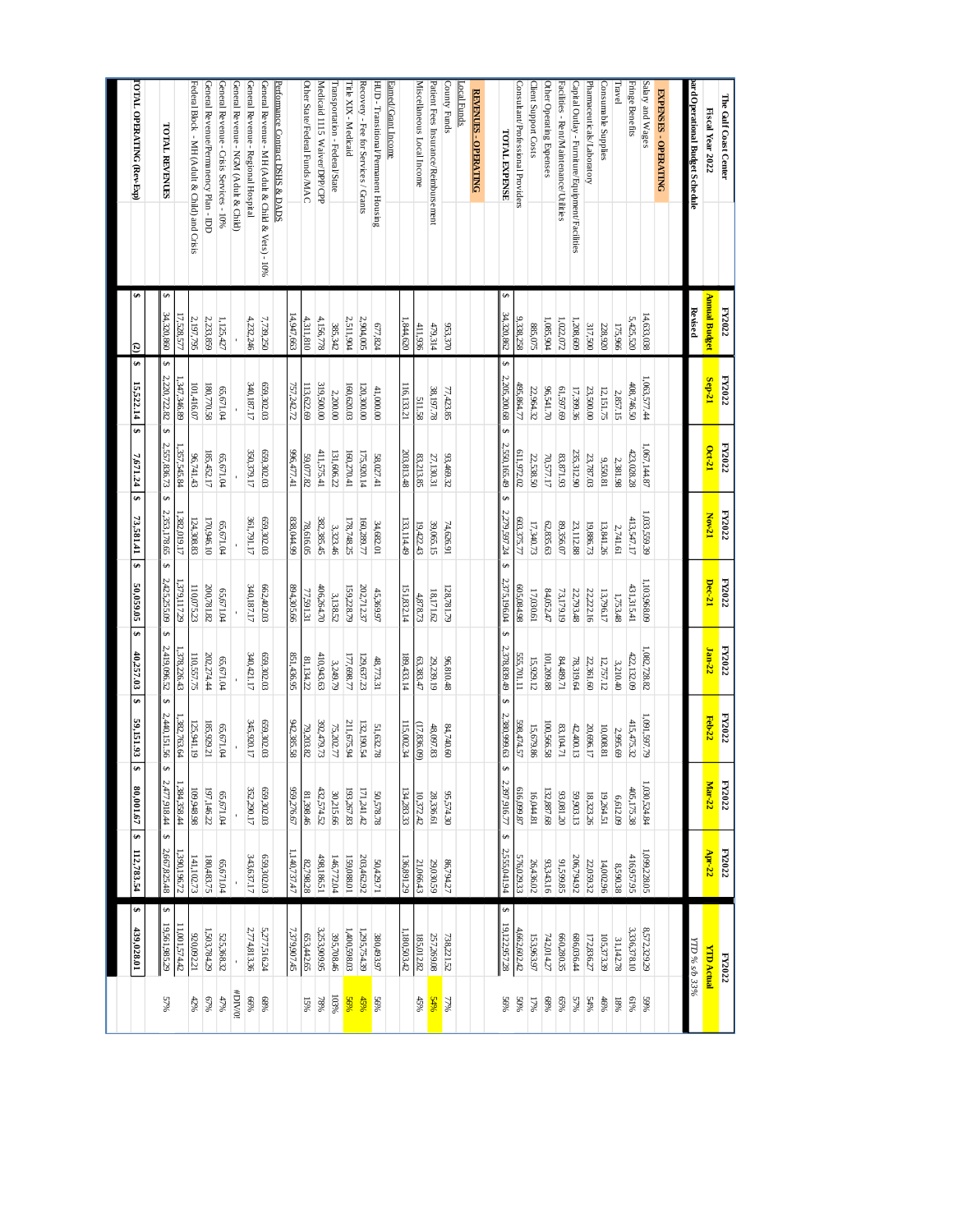| <b>The Gulf Coast Center</b>                                            |                           |                 |                            |                          |                            |
|-------------------------------------------------------------------------|---------------------------|-----------------|----------------------------|--------------------------|----------------------------|
| <b>FY2022 Monthly Board Financial Review</b>                            |                           |                 |                            |                          | Unaudited as of 04/30/2022 |
| <b>Fiscal Year 2022 Unudited Centerwide General Fund Balance Status</b> |                           |                 |                            |                          |                            |
|                                                                         |                           |                 |                            |                          | (8,737,133)                |
| FY2021 Year-to-Date Reported Expense and Revenue Totals (Unaudited)     |                           |                 |                            |                          |                            |
|                                                                         | Expenditures              | Operational     | 19,122,957                 |                          |                            |
|                                                                         |                           | Non-Operational | $\sim$                     |                          |                            |
|                                                                         |                           | Fund Balance    | a.                         | 19,122,957               |                            |
|                                                                         | Revenues                  | Operational     | 19,561,985                 |                          |                            |
|                                                                         |                           | Non-Operational | L.                         | $19,561,985$ \$          | 439,028                    |
|                                                                         |                           |                 |                            |                          | \$<br>(9,176,161)          |
| <b>Board Committed Use General Funds (Fiscal Year Committed)</b>        |                           |                 |                            |                          |                            |
| Capital Projects - Facility (FY2008-FY2011)                             |                           | (200,000)       |                            |                          |                            |
| Capital Projects - Facility (FY2013)                                    |                           | (100,000)       |                            |                          |                            |
| Capital Projects - Facility (FY2014)                                    |                           | (100,000)       |                            |                          |                            |
| Capital Projects - Facility (FY2015)                                    |                           | (150,000)       | (550,000.00)               |                          |                            |
|                                                                         | fy2008-fy2018 Expenditure |                 | 439,153.86                 |                          |                            |
|                                                                         | fy2020 Expenditure        |                 | $\overline{\phantom{a}}$   |                          |                            |
|                                                                         | fy2021 Expenditure        |                 | ä,                         |                          |                            |
|                                                                         |                           |                 | $\overline{\phantom{a}}$   |                          |                            |
|                                                                         |                           |                 |                            | (110, 846)               |                            |
| Capital Projects - IT (FY2003-FY2014)                                   |                           | (600,000)       |                            |                          |                            |
| Captial Projects - IT (FY2015)                                          |                           | (150,000)       |                            |                          |                            |
| Captial Projects - IT (FY2017)                                          | fy2003-fy2018 Expenditure | (140,000)       | (890,000.00)<br>744,020.18 |                          |                            |
|                                                                         | fy2020 Expenditure        |                 | ÷.                         |                          |                            |
|                                                                         | fy2021 Expenditure        |                 | $\overline{\phantom{a}}$   |                          |                            |
|                                                                         |                           |                 | ÷,                         |                          |                            |
|                                                                         |                           |                 |                            | (145,980)                |                            |
| IDD Community Service Support (FY2011-2014)                             |                           | (300,000)       |                            |                          |                            |
| IDD Community Service Support (FY2016)                                  |                           | (100,000)       |                            |                          |                            |
| IDD Community Service Support (FY2018)                                  |                           | (100,000)       | (500,000.00)               |                          |                            |
|                                                                         | fy2005-fy2019 Expenditure |                 | 471,531.85                 |                          |                            |
|                                                                         | fy2020 Expenditure        |                 |                            |                          |                            |
|                                                                         | fy2021 Expenditure        |                 |                            |                          |                            |
|                                                                         |                           |                 | $\overline{\phantom{a}}$   |                          |                            |
|                                                                         |                           |                 |                            | (28, 468)                |                            |
| Connect Transit (FY2015)   LJ Urban                                     |                           | ÷,              | ÷,                         |                          |                            |
|                                                                         | fy2016-fy2017 Expenditure |                 | ÷                          |                          |                            |
|                                                                         | fy2018 Expenditure        |                 | ÷,                         | $\overline{\phantom{m}}$ |                            |
| Connect Transit (FY2013) General Services                               |                           | (422, 869)      | (422, 869.00)              |                          |                            |
|                                                                         | fy2015-fy2018 Expenditure |                 | 300,000.00                 |                          |                            |
|                                                                         | fy2020 Expenditure        |                 | 122,869.00                 |                          |                            |
|                                                                         | fy2021 Expenditure        |                 |                            |                          |                            |
|                                                                         |                           |                 |                            | $\overline{\phantom{a}}$ |                            |
| Major Facility Repairs (FY2014)                                         |                           | (186,940)       | (186,940.00)               |                          |                            |
|                                                                         | fy2014-fy2018 Expenditure |                 | 186,940.00                 |                          |                            |
|                                                                         | fy2020 Expenditure        |                 | ÷,                         |                          |                            |
|                                                                         | fy2021 Expenditure        |                 |                            | Ĭ.                       |                            |
| Flexible Spending Supports (FY2004-2013)                                |                           | (500,000)       |                            |                          |                            |
| Flexible Spending Supports (FY2018)                                     |                           | (100,000)       | (600,000.00)               |                          |                            |
|                                                                         | fy2005-fy2019 Expenditure |                 | 517,663.44                 |                          |                            |
|                                                                         | fy2020 Expenditure        |                 | $\overline{\phantom{a}}$   |                          |                            |
|                                                                         | fy2021 Expenditure        |                 |                            |                          |                            |
|                                                                         |                           |                 |                            |                          |                            |
|                                                                         |                           |                 |                            | (82, 337)                | (367, 631)                 |
| <b>Total General Fund Balance Year-to-Date (Unaudited)</b>              |                           |                 |                            |                          | \$<br>(9,176,161)          |
| <b>Unrestricted Use General Fund Balance (Unudited)</b>                 |                           |                 |                            |                          | \$<br>(8,808,531)          |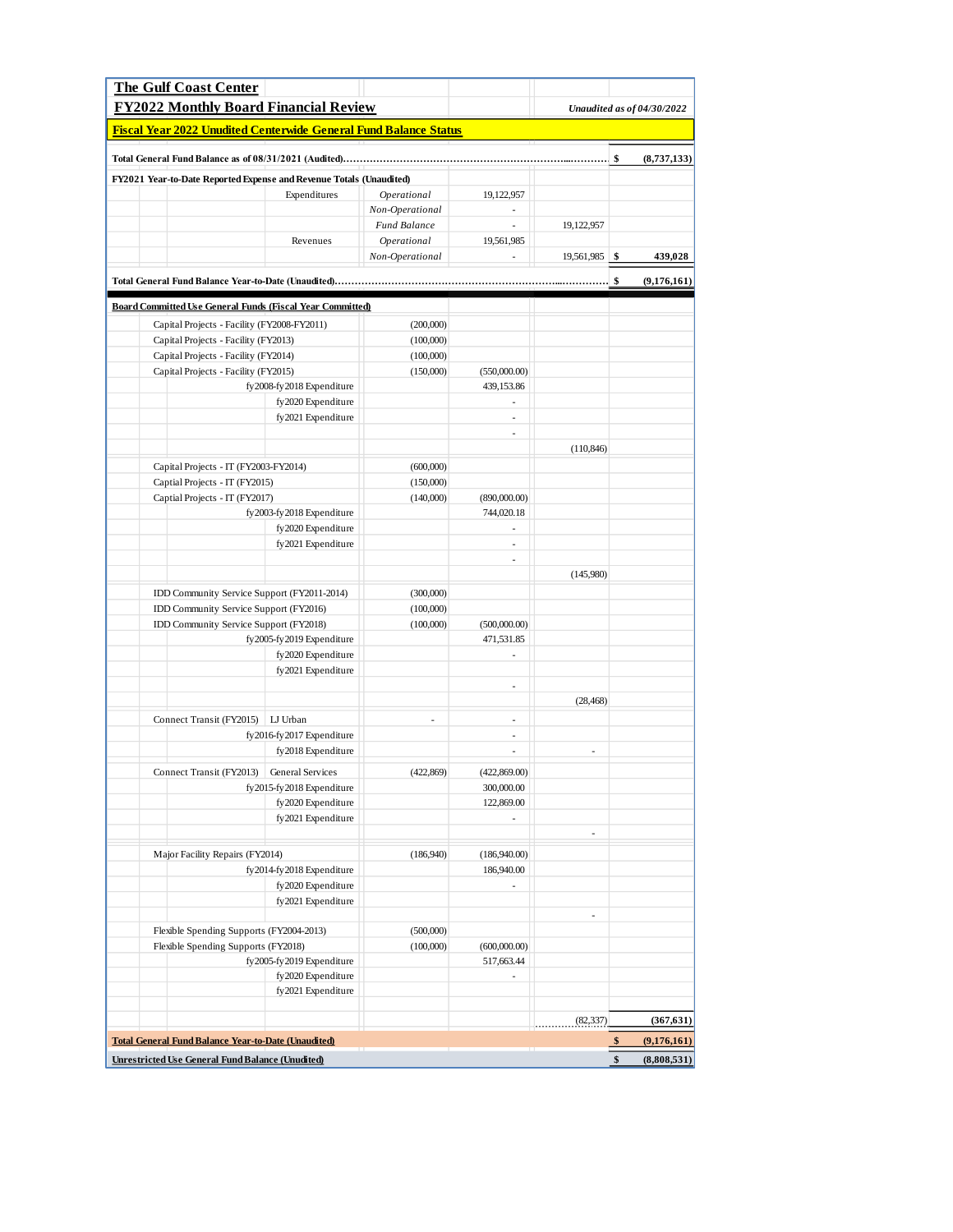| <b>The Gulf Coast Center</b>                                            |               |             |             |                |             |              |              |                            |             |             |                             |             |
|-------------------------------------------------------------------------|---------------|-------------|-------------|----------------|-------------|--------------|--------------|----------------------------|-------------|-------------|-----------------------------|-------------|
| <b>FY2022 Monthly Fund Balance Report</b>                               |               |             |             |                |             |              |              | Unaudited as of 04/30/2022 |             |             |                             |             |
|                                                                         |               |             |             |                |             |              |              |                            |             |             |                             |             |
|                                                                         |               |             |             |                |             |              |              |                            |             |             |                             |             |
| <b>Fiscal Year 2022 Unudited Centerwide General Fund Balance Status</b> |               |             |             |                |             |              |              |                            |             |             |                             |             |
|                                                                         |               |             |             |                |             |              |              |                            |             |             |                             |             |
|                                                                         |               |             |             | \$ (8,737,133) |             |              |              |                            |             |             |                             |             |
| FY2022 Monthly Reported Expense and Revenue Totals (Unaudited)          |               |             |             |                |             |              |              |                            |             |             |                             |             |
|                                                                         | September     | October     | November    | December       | January     | February     | March        | April                      | May         | June        | July                        | August      |
|                                                                         |               |             |             |                |             |              |              |                            |             |             |                             |             |
| <b>Operational Expenses:</b>                                            | 2,205,201     | 2,550,165   | 2,279,597   | 2,375,196      | 2,378,839   | 2,381,000    | 2,397,917    | 2,555,042                  |             |             |                             |             |
| <b>Non-Operational Expenses:</b>                                        |               | (205, 167)  |             |                | (58,329.00) | (30, 420.00) | (26,774.65)  | (143, 805.09)              |             |             |                             |             |
| <b>Fund Balance Expenses:</b>                                           |               |             |             |                |             |              |              |                            |             |             |                             |             |
| <b>Total Expenses:</b>                                                  | 2,205,201     | 2,344,998   | 2,279,597   | 2,375,196      | 2,320,510   | 2,350,580    | 2,371,142    | 2,411,237                  | ÷           | ÷           | $\mathcal{L}_{\mathcal{A}}$ |             |
| <b>Operational Revenues:</b>                                            | 2,220,723     | 2,557,837   | 2,353,179   | 2,425,255      | 2,419,097   | 2,440,152    | 2,477,918    | 2,667,825                  |             |             |                             |             |
| <b>Non-Operational Revenues:</b>                                        |               | (205, 167)  |             |                | (58,329.00) | (30, 420.00) | (26, 774.65) | (143, 805.09)              |             |             |                             |             |
| <b>Fund Balance Revenues:</b>                                           |               |             |             |                |             |              |              |                            |             |             |                             |             |
| <b>Total Revenues:</b>                                                  | 2,220,723     | 2,352,670   | 2,353,179   | 2,425,255      | 2,360,768   | 2,409,732    | 2,451,144    | 2,524,020                  | ٠           |             |                             |             |
|                                                                         |               |             |             |                |             |              |              |                            |             |             |                             |             |
| Net increase/decrease to                                                | 15,522        | 7,672       | 73,581      | 50,059         | 40,257      | 59,152       | 80,002       | 112,784                    |             |             |                             |             |
| <b>Fund Balance</b>                                                     |               |             |             |                |             |              |              |                            |             |             |                             |             |
|                                                                         |               |             |             |                |             |              |              |                            |             |             |                             |             |
| <b>Total General Fund Balance:</b>                                      | (8,752,655)   | (8,760,327) | (8,833,908) | (8,883,967)    | (8,924,224) | (8,983,376)  | (9,063,378)  | (9,176,162)                | (8,924,224) | (8,924,224) | (8,299,675)                 | (8,299,675) |
| <b>Total Unrestricted Fund Balance</b>                                  | (7, 857, 601) | (8,341,867) | (8,409,079) | (8, 459, 138)  | (8,556,594) | (8,615,770)  | (8,695,747)  | (8,808,531)                |             |             |                             |             |
|                                                                         |               |             |             |                |             |              |              |                            |             |             |                             |             |
| <b>Total Restricted Fund Balance</b>                                    | (367, 631)    | (367, 631)  | (367, 631)  | (367, 631)     | (367, 631)  | (367, 631)   | (367, 631)   | (367, 631)                 |             |             |                             |             |
|                                                                         |               |             |             |                |             |              |              |                            |             |             |                             |             |
| Avg. Cost per day:                                                      | 73,507        | 74,593      | 75,053      | 75,451         | 75,330      | 76,242       | 76,278       | 76,784                     | 42,064      | 37,913      | 34,404                      |             |
|                                                                         | September     | October     | November    | December       | January     | February     | March        | April                      | May         |             |                             |             |
| <b>DAYS OF OPERATION OF TOTAL</b>                                       |               |             |             |                |             |              |              |                            |             |             |                             |             |
| <b>FUND BALANCE</b><br><b>DAYS OF OPERATION OF</b>                      | 119           | 117         | 118         | 118            | 118         | 118          | 119          | 120                        |             |             |                             |             |
| <b>UNRESTRICTED FUND BALANCE</b>                                        | 107           | 112         | 112         | 112            | 114         | 113          | 114          | 115                        |             |             |                             |             |
| <b>DAYS OF OPERATION OF</b>                                             |               |             |             |                |             |              |              |                            |             |             |                             |             |
| <b>RESTRICTED FUND BALANCE</b>                                          | (5)           | (5)         | (5)         | (5)            | (5)         | (5)          | (5)          | (5)                        |             |             |                             |             |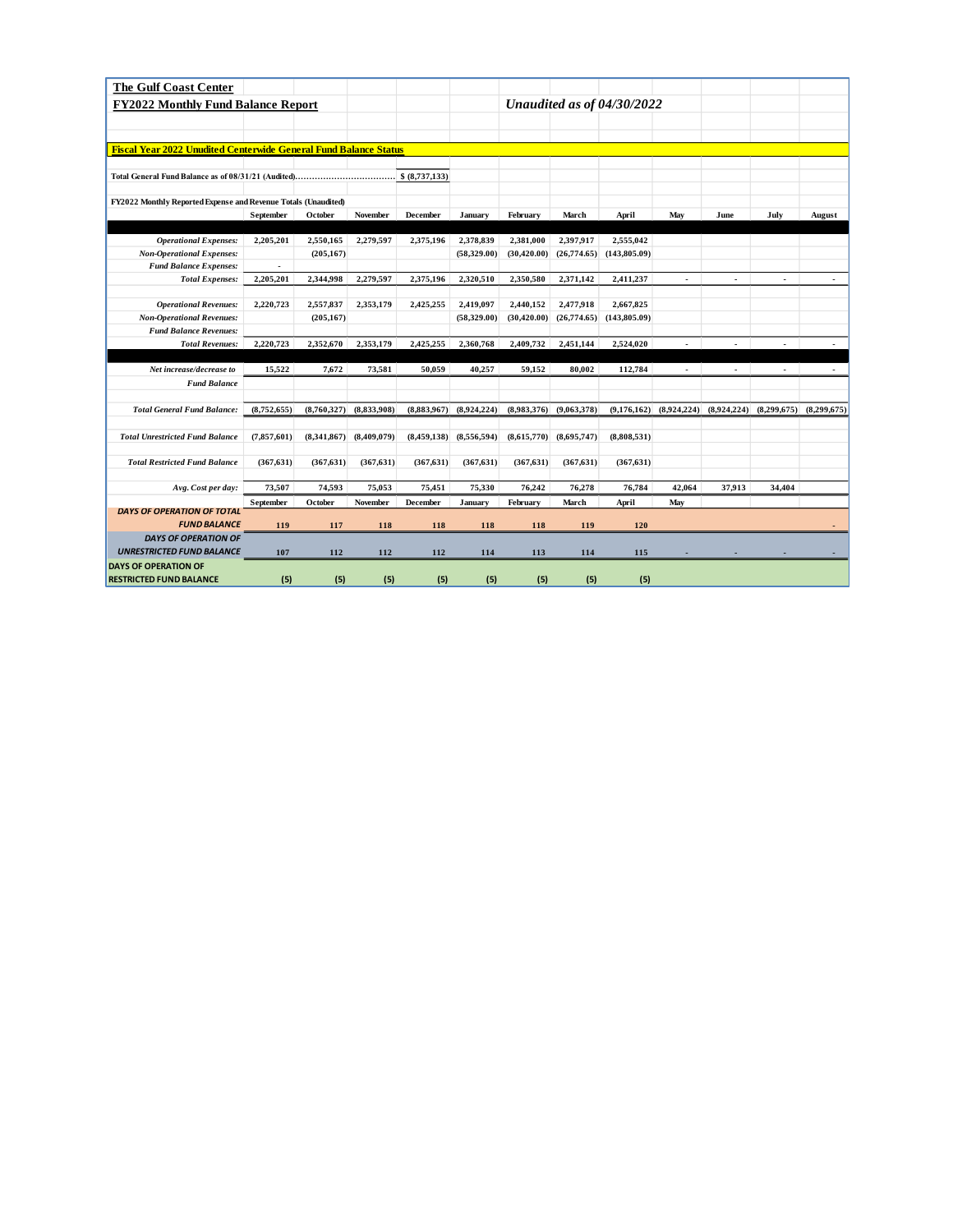

# **MINUTES - Gulf Coast Center Regular Meeting of the Board of Trustees February 23, 2022, at 6:15 p.m.**

Join the meeting by phone (audio only) : **Phone Number: +1 (646) 749-3112 Access Code: 745-266-421**

**1. Call To Order**: Jamie Travis, Chair of the Board of Trustees, convened the regular meeting on Wednesday, February 23, 2022, at 6:15 p.m.

**The following Board Members were present:** Jamie Travis, Stephen D. Holmes, Mary Lou Flynn-Dupart, Lieutenant Jaime Castro, Caroline Rickaway, Rick Price, and Vivian Renfrow.

**The following Board Member(s) were absent:** Brazoria County Sheriff Bo Stallman – Excused.

**Also present:** Felicia Jeffery, CEO - Gulf Coast Center; Rick Elizondo, CEO; Sarah Holt, CNO; and Pamela Mescal, RN.

**Announcement(s):** Board Chair Jamie Travis announced Melissa Meadow's last meeting as CEO tonight and thanked her for her years of service. Travis also announced Felicia Jeffery's first day as sitting CEO on February  $24<sup>th</sup>$ , 2022.

## **2. Citizen's Comments:** None.

## **3. Program Report:**

A presentation was given by Sarah Holt, CNO, on the status of Gulf Coast Center Ambulatory Detox, Level One being implemented in Brazoria County, and Opioid Addiction trends in our population. Pamela Mescal, RN, shared her experiences with facilitating the program and serving the first individual who was admitted.

# **4. Board Member Reports:**

**a. Texas Council of Community Centers** .......................................Jamie Travis, Board Chair None.

**b. Texas Council Risk Management Fund**… Mary Lou Flynn-Dupart, TCRMF Board Chair, discussed the status of the Risk Management Fund and the importance of the placement of a solid cybersecurity policy.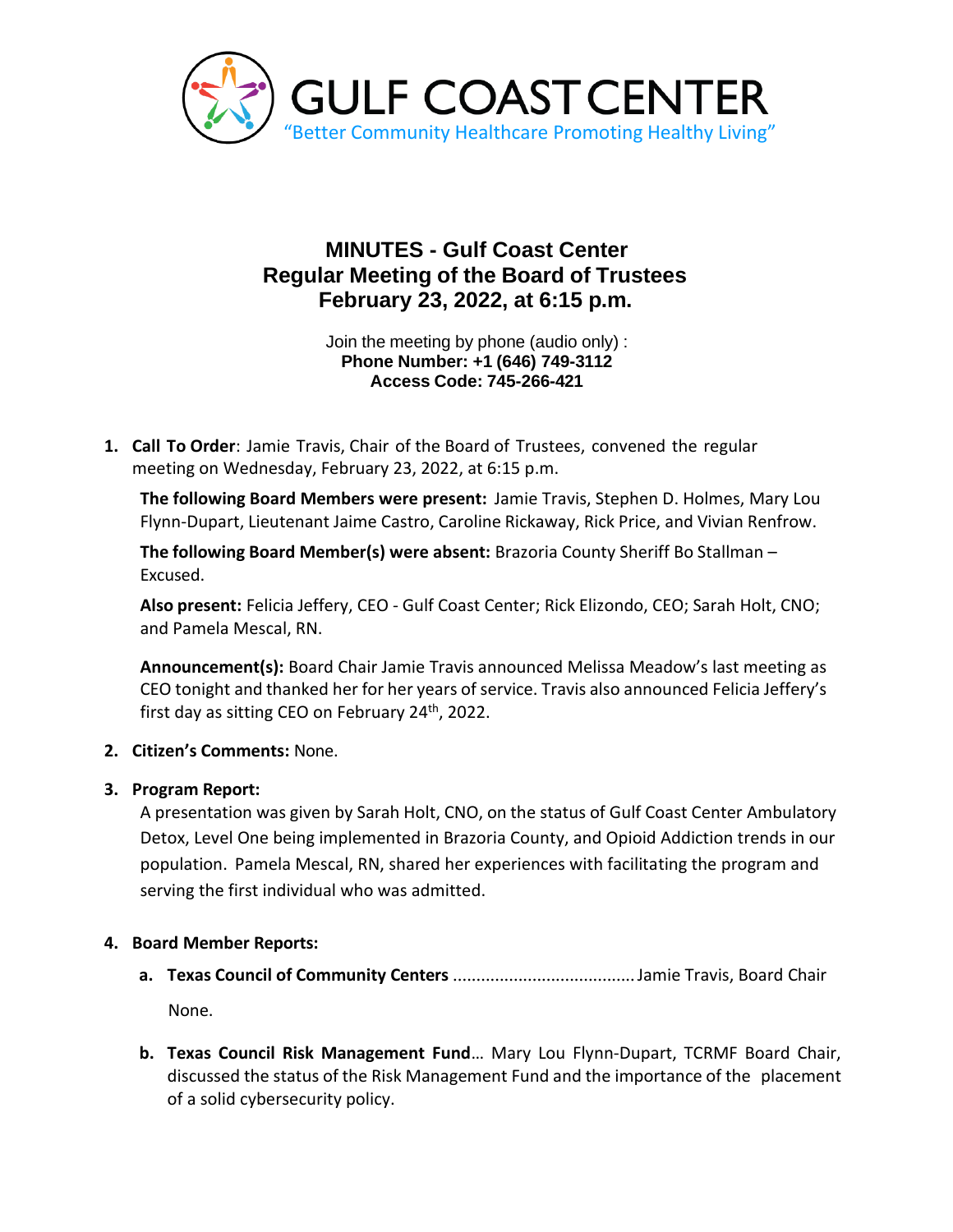#### **5. Operations Report…**..................................................Melissa Meadows, CEO

## **a. Cyber Security & Technology Update presented by Reginald Brumfield, CIO**

Outgoing CIO Reginald Brumfield presented cybersecurity policy and highlighted the advantages of GCC's newly implemented information technology systems. This included the March 1, 2022, roll-out of SharePoint across the organization and the training made available to staff to utilize Microsoft Office 365 successfully. Brumfield reported that the upgrade of the Mitel app benefited the Call Center triage system by enabling the team's location in real-time. He also described the most recent methods that the Center has implemented to increase cybersecurity and reduce the likelihood of a cyber-attack.

#### **b. Gulf Coast Center Mid-Year Review**

In her final presentation, outgoing CEO Melissa Meadows summarized the status of the initiatives and goals outlined in the FY22 Strategic Planning Report. This was an early reflection of the Mid-Year Report. It would have been traditionally presented at the following March 2022 Board Meeting. This report visualizes the status of each initiative and gives insight into the progress of the planning and implementation phases. Meadows stressed the importance of continuing to grow and regularly examine initiatives set forth as a CCBHC and as needed by our community.

#### **c. Community Engagement Efforts**

Melissa Meadows highlighted initiatives that may positively impact recruitment and retention and noted the completion of a Disaster Response Manual for Operations. With Crisis Counseling funding closing, GCC must refresh with crisis and clinical staff for disaster response. Meadows explained the value of the Outpatient Crisis Response training and Telehealth services that focus on our community engagement strategies. Zero-suicide initiatives are included in this effort. Capacity within the IT department has been integral in collaborations between service areas to achieve these goals. The finance team actively pursues funding strategies and maintains excellent financial standing. Meadows emphasized meeting the contracted mental health target numbers for individuals served, decreasing inpatient utilization, and providing crisis diversion and response services.

#### **6. Budget, Finance, and Admin Reports...................................................................**Rick Elizondo, CFO

#### **a. Financial & Operational Monthly Report & YTD Summary**

Rick Elizondo, CFO, presented the Board Operational Budget Schedule for January 2022 with an operating surplus of \$40,000 and a year-to-date surplus of \$188,000. Elizondo noted opportunities to increase billable services and revenue. Elizondo reported that we had initiated expenditures on facility updates, including new interior painting and new flooring. We have a total fund balance of \$8.9 million (YTD), maintaining \$8.5 million in unrestricted general fund balance and showing a fund balance of 118 days of operation, with 114 unrestricted days of operation.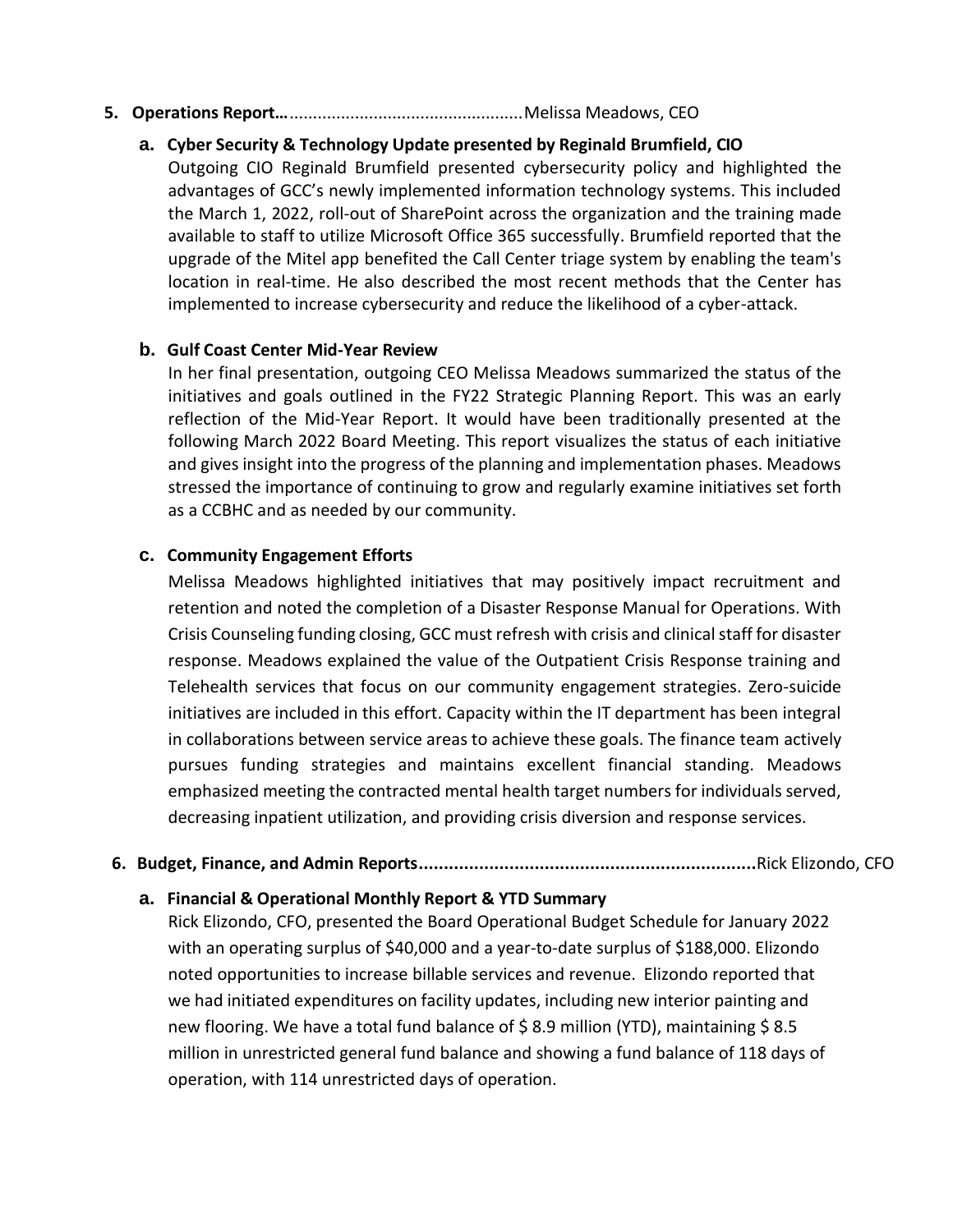**b. Corporate Compliance Annual Training & Report**................**Linda Bell, General Counsel** General Council Linda Bell updated the investigations and protocols to reinforce the Center's training to capture compliance mistakes and reduce damages/liabilities to the organization. Bell mentioned the positive impact of Corporate Compliance Officer Cindy Kegg's planning and expertise and their collaborations with MIS as enabling the production of a more robust infrastructure for the safety of the Center's data and the protection of the individuals we serve.

# **7. Consent Agenda** .................................................................................... **Linda Bell, JD, BSN, RN**

#### **a. Review and approval of January 26, 2022, Board Minutes**

On a motion by Mary Lou Flynn-Dupart, seconded by Caroline Rickaway, the board voted the approval of the January 26, 2022, Board Minutes. The motion carried with all members voting in favor. There was no public comment.

#### **b. Review and approval of the January 2022 Check Register**

On a motion by Mary Lou Flynn-Dupart, seconded by Caroline Rickaway, the board voted the approval of the January 2022 Check Register. The motion carried with all members voting in favor. There was no public comment.

#### **8. Action Items....................................................**Linda Bell, JD, BSN, RN

**a. Consider approval of the 2023 Resolution wherein the Gulf Coast Center's Board of Trustees approves the submission and receipt of the grant for the Santa Fe Community Response Team through the Office of the Governor.**

On a motion by Mary Lou Flynn-Dupart, seconded by Stephen D. Holmes, the board voted for the approval of the 2023 Resolution, wherein the Gulf Coast Center's Board of Trustees approves the submission and receipt of the grant for the Santa Fe Community Response Team through the Office of the Governor. The motion carried with all members voting in favor. There was no public comment.

**b. Consider the approval to declare surplus and dispose of Center Vehicle #9408, a 2009 Jeep Commander, VIN. #1J8HG48K89C559408, License Plate #BC2-F681, has 183,055 miles and is no longer cost-effective to maintain in the fleet.**

On a motion by Mary Lou Flynn-Dupart, seconded by Lt. Jaime Castro, the board voted to declare surplus and dispose of Center Vehicle #9408, a 2009 Jeep Commander, VIN. #1J8HG48K89C559408, License Plate #BC2-F681, has 183,055 miles and is no longer costeffective to maintain in the fleet. The motion carried with all members voting in favor. There was no public comment.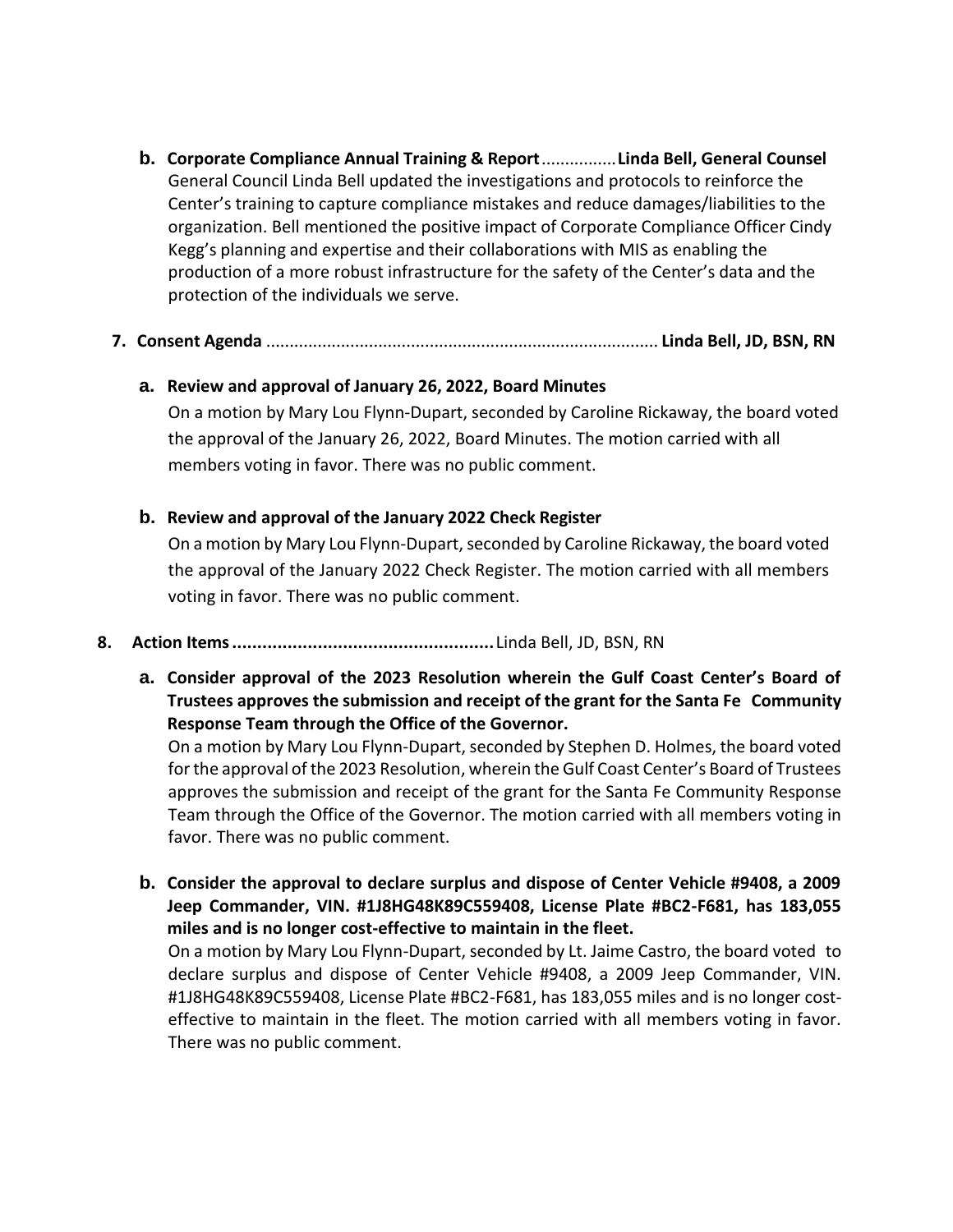- **c. Consider ratifying the new IDD Network Provider Agreement with Hirsh and Associates to provide assessment and Determination of Intellectual disabilities, Autism, or related diagnosis (DID) services. Rate: \$350/completed D I D; \$315/completed Behavioral Support Assmt/Eval/Behavior Plan; \$75/BCBA Assmt; \$25/hr for Behavioral Tech services. Term: February 9, 2022, to August 31, 2022.** On a motion by Mary Lou Flynn-Dupart, seconded by Lt. Jaime Castro, the board voted the approval of the ratification of the new IDD Network Provider Agreement with Hirsh and Associates to provide assessment and Determination of Intellectual disabilities, Autism, or related diagnosis (DID) services. Rate: \$350/completed DID; \$315/completed Behavioral Support Assmt/Eval/Behavior Plan; \$75/BCBA Assmt; \$25/hr for Behavioral Tech services. Term: February 9, 2022, to August 31, 2022. The motion carried with all members voting in favor. There was no public comment.
- **d. Consider approval of the First Amendment to Professional Services with THE UNIVERSITY OF TEXAS MEDICAL BRANCH AT GALVESTON d/b/a UTMB Health to provide inpatient physician services for nineteen (19) beds in the Authority's contracted inpatient unit located within the behavioral health department at St. Joseph Medical Center in Houston, TX. Term: March 1, 2022-August 31, 2022. Amount not to exceed: \$462,540.00 (\$65/daily visit). Description: This amendment reflects a reduction from 20 to 19 beds, effective March 1st.**

On a motion by Lt. Jaime Castro, seconded by Caroline Rickaway, the board voted the approval of the First Amendment to Professional Services with THE UNIVERSITY OF TEXAS MEDICAL BRANCH AT GALVESTON d/b/a UTMB Health to provide inpatient physician services for nineteen (19) beds in the Authority's contracted inpatient unit located within the behavioral health department at St. Joseph Medical Center in Houston, TX. Term: March 1, 2022-August 31, 2022. Amount not to exceed: \$462,540.00 (\$65/daily visit). Description: This amendment reduces 20 beds to 19 beds, effective March 1st. Mary Lou Flynn-Dupart abstains. The motion carried with all members voting in favor. There was no public comment.

**e. Consider approval of the renewal agreement with THE UNIVERSITY OF TEXAS MEDICAL BRANCH AT GALVESTON d/b/a UTMB Health to provide an additional four (4) overflow beds that may be made available, on an as-needed basis, to support the inpatient care needs of individuals referred by the Authority. Term: March 1, 2022- August 31, 2022. Amount not to exceed: \$13,800.00 (\$75 per bed day).**

On a motion by Lt. Jaime Castro, seconded by Rick Price, the board voted the approval of the First Amendment to Professional Services with THE UNIVERSITY OF TEXAS MEDICAL renewal agreement with THE UNIVERSITY OF TEXAS MEDICAL BRANCH AT GALVESTON d/b/a UTMB Health to provide for an additional four (4) overflow beds that may be made available, on an as-needed basis, to support the inpatient care needs of individuals referred by the Authority. Term: March 1, 2022-August 31, 2022. Amount not to exceed: \$13,800.00 (\$75 per bed day). Mary Lou Flynn-Dupart abstains. The motion carried with all members voting in favor. There was no public comment.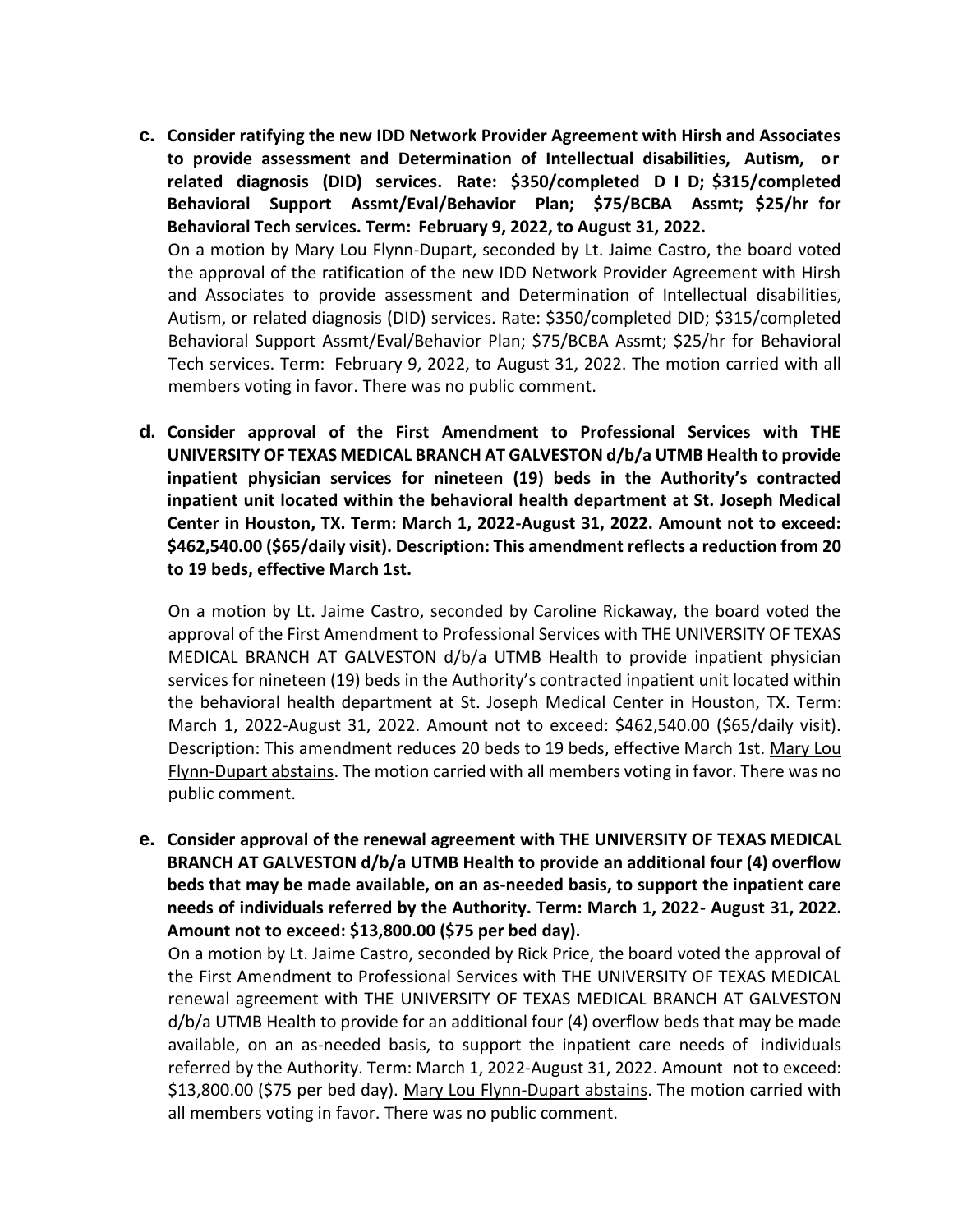**f. Consider approval of the FY22 Amendment to Professional Services with SJ Medical Center, LLC, a Texas limited liability company doing business as St. Joseph Medical Center, to provide a 19-bed inpatient behavioral health unit for the Center at St. Joseph Medical Center in Houston, TX. Term: March 1, 2022 - August 31, 2022. Amount not to exceed: \$1,398,400 (\$400/daily visit). Description: This amendment reflects a rate increase from \$380 to \$400 and a reduction from 20 beds to 19 beds, effective March 1 st .**

On a motion by Mary Lou Flynn-Dupart, seconded by Vivian Renfrow, the board voted the approval FY22 Amendment to Professional Services with SJ Medical Center, LLC, a Texas limited liability company doing business as St. Joseph Medical Center, to provide a 19-bed inpatient behavioral health unit for the Center at St. Joseph Medical Center in Houston, TX. Term: March 1, 2022 - August 31, 2022. Amount not to exceed: \$1,398,400 (\$400/daily visit). Description: This amendment reflects a rate increase from \$380 to \$400 and a reduction from 20 beds to 19 beds, effective March  $1<sup>st</sup>$ . The motion carried

with all members voting in favor. There was no public comment.

**9. Pending or Revised Action Items.................................** Linda Bell, JD, BSN, RN

#### **NONE.**

*Pending or revised items are those items that were on a prior board agenda but not completely resolved, or there has been a revision since approval. The items may be listed for update purposes or final action by the Board.*

NONE.

**10. Calendar..............................................................**Jamie Travis, Board Chair

| Date                                     | Event                                                           | Location     | <b>Time</b> |
|------------------------------------------|-----------------------------------------------------------------|--------------|-------------|
| April 27, 2022                           | <b>Board Meeting</b>                                            | Admin Bldg.  | 6:15 PM     |
| May 25, 2022                             | <b>Board Meeting</b>                                            | <b>SBCSC</b> | 6:15 PM     |
| June 21-23, 2022                         | 35 <sup>th</sup> Annual Texas Council                           | Omni Hotel   |             |
|                                          | Conference                                                      | Fort Worth   |             |
| July 27, 2022                            | <b>Board Meeting</b>                                            | <b>SBCSC</b> | 6:15 PM     |
| August 24, 2022                          | <b>Board Meeting</b>                                            | Admin Bldg.  | 6:15 PM     |
|                                          | Admin Location: 10000 EF Lowry Expressway #1220, Texas City, TX |              |             |
| SBCSC location: 101 Tigner, Angleton, TX |                                                                 |              |             |

#### **11. Executive Session:** NONE.

- ➢ *As authorized by Chapter §551.071 of the Texas Government Code, the Board of Trustees reserves the right to adjourn into Executive Session at any time during this meeting to seek legal advice from its Attorney about any matters listed on the agenda.*
- ➢ *Pursuant to Texas Government Code §551.074, the Board will convene in Executive Session to discuss personnel matters related to the replacement of the Chief Executive Officer position.*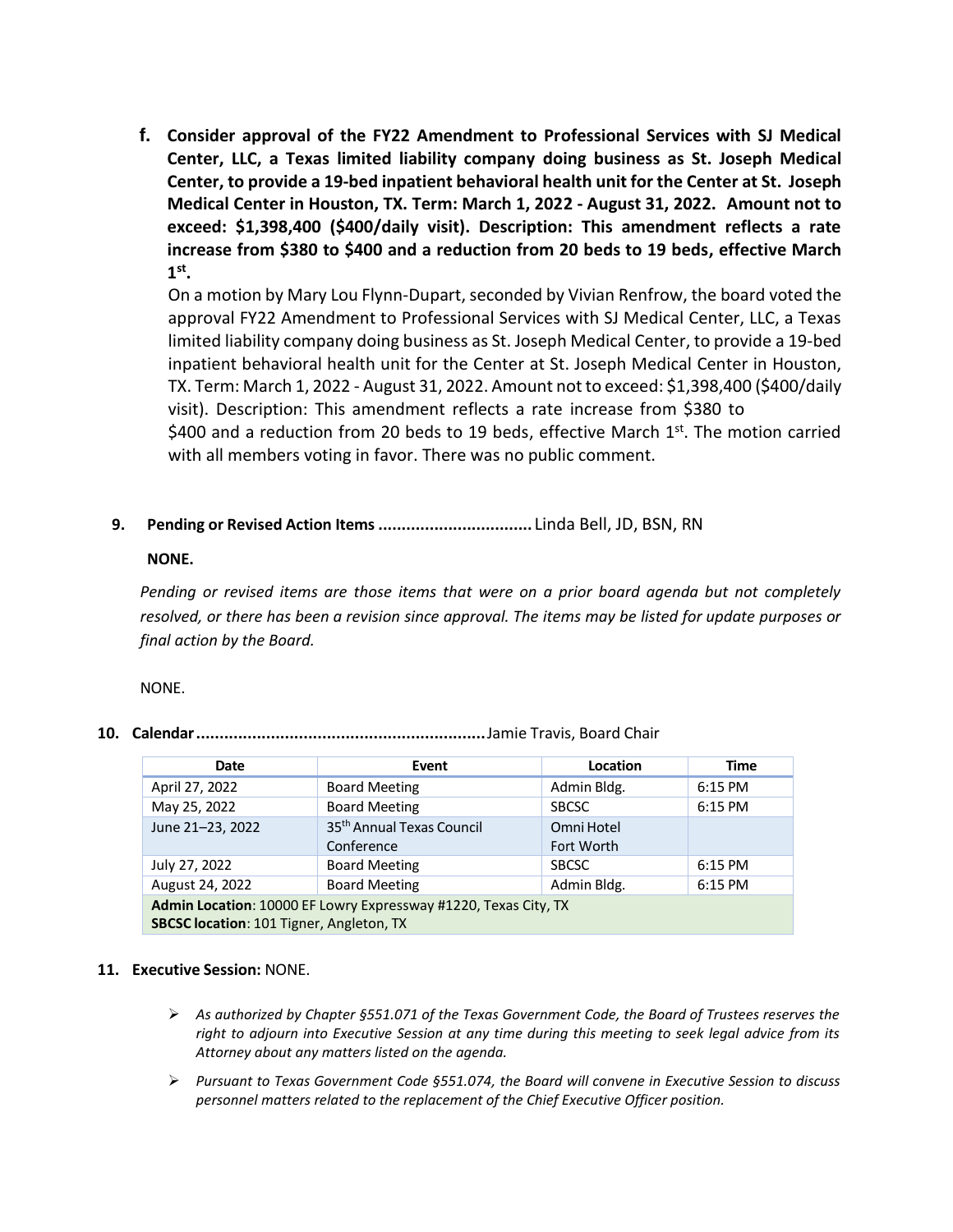#### **12. Reconvene to Open Session**

<u> P</u>isa Becker

#### **13. Adjourn: 8:35 pm**

There being no further business to bring before the Board of Trustees, the meeting was adjourned at 8:35 p.m.

Respectfully, The Content and Form, Approved as to Content and Form,

Jamie Travis

Lisa M. Becker **Jamie Travis** Secretary to the Board of Trustees Board Chair

Page **13** of **16**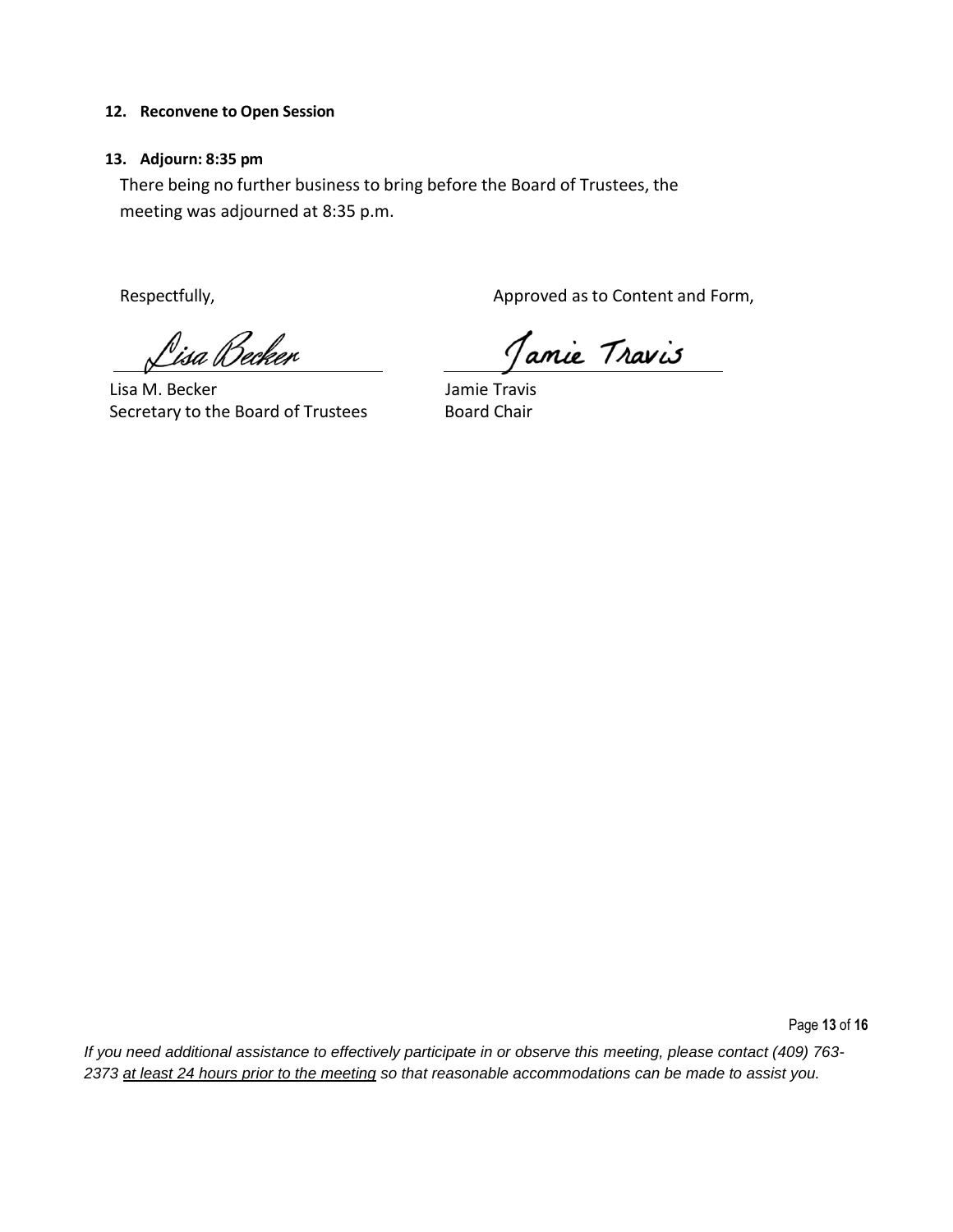|                 | <b>FY 22 BUDGET AMENDMENT #1</b>        |                                          |                                            | <b>Budget Revision #1</b>                  |                                                              |              |                                                       |                 |                                                                 |                          |                                                           |                                                     |                                          |                                 |
|-----------------|-----------------------------------------|------------------------------------------|--------------------------------------------|--------------------------------------------|--------------------------------------------------------------|--------------|-------------------------------------------------------|-----------------|-----------------------------------------------------------------|--------------------------|-----------------------------------------------------------|-----------------------------------------------------|------------------------------------------|---------------------------------|
|                 |                                         | <b>INITIAL</b><br><b>BUDGET FY</b><br>22 | <b>GENERAL</b><br><b>OPERATING PROGRAM</b> | HHSC-<br><b>DIRECTED</b><br><b>PAYMENT</b> | HHSC-HR133<br><b>OUTPATIENT KEMPNER-</b><br><b>EXPANSION</b> | <b>MOODY</b> | <b>OSAR-COVID RELIEF</b><br><b>PREVENTION FUNDING</b> | <b>PROVIDER</b> | <b>SAMSA</b><br><b>COVID CRISIS ONE TIME</b><br><b>RESPONSE</b> | SB 292 -<br><b>FUNDS</b> | TANF-<br><b>PANDEMIC</b><br><b>EMERG</b><br><b>ASSIST</b> | <b>TRANSIT</b><br><b>RELATED</b><br><b>PROJECTS</b> | <b>REVISED</b><br><b>BUDGET FY</b><br>22 | <b>BUDGET</b><br><b>CHANGES</b> |
| <b>REVENUES</b> |                                         | \$29,850,665                             | \$250,210                                  | \$650,000                                  | \$242,150                                                    | \$82,663     | \$70,309                                              | \$521.000       | \$1,582,738                                                     | \$105,000                | \$395,000                                                 | \$571,127                                           | \$34,320,862                             | \$4,470,198                     |
|                 | <b>COUNTY FUNDS</b>                     | \$953,370                                |                                            |                                            |                                                              |              |                                                       |                 |                                                                 |                          |                                                           |                                                     | \$953,370                                | \$0                             |
|                 | DSRIP-1115 WAIVER                       | \$3,834,000                              | \$322,778                                  |                                            |                                                              |              |                                                       |                 |                                                                 |                          |                                                           |                                                     | \$4,156,778                              | \$322,778                       |
|                 | HHSC - FEDERAL GRANTS                   | \$1,752,926                              |                                            |                                            | \$242,150                                                    |              |                                                       |                 |                                                                 |                          | \$395,000                                                 | \$385,342                                           | \$2,775,418                              | \$1,022,492                     |
|                 | HHSC - GENERAL REVENUE ALLOCATION - IDD | \$1,678,793                              |                                            |                                            |                                                              |              |                                                       |                 |                                                                 |                          |                                                           |                                                     | \$1,678,793                              | \$0                             |
|                 | HHSC - GENERAL REVENUE ALLOCATION - MH  | \$13,069,295                             |                                            |                                            |                                                              |              |                                                       |                 |                                                                 |                          |                                                           |                                                     | \$13,069,295                             | \$0                             |
|                 | HHSC - GRANTS - IDD                     | \$417,694                                |                                            |                                            |                                                              |              |                                                       |                 |                                                                 |                          |                                                           |                                                     | \$417,694                                | \$0                             |
|                 | HHSC - GRANTS - MH                      | \$649,987                                | (572, 568)                                 |                                            |                                                              |              |                                                       |                 |                                                                 | \$105,000                |                                                           |                                                     | \$682.420                                | \$32,432                        |
|                 | <b>HHSC - GRANTS - SUD</b>              | \$2,833,696                              |                                            |                                            |                                                              |              | \$70,309                                              |                 |                                                                 |                          |                                                           |                                                     | \$2,904,005                              | \$70,309                        |
|                 | <b>HUD</b>                              | \$467,824                                |                                            |                                            |                                                              |              |                                                       |                 |                                                                 |                          |                                                           |                                                     | \$467,824                                | \$0                             |
|                 | INSURANCE - PRIVATE/MEDICID/MEDICARE    | \$2,877,268                              |                                            |                                            |                                                              |              |                                                       |                 |                                                                 |                          |                                                           |                                                     | \$2,877,268                              | \$0                             |
|                 | <b>LOCAL FUNDS</b>                      | \$257,439                                |                                            |                                            |                                                              | \$82,663     |                                                       |                 |                                                                 |                          |                                                           | \$185,785                                           | \$525,886                                | \$268,448                       |
|                 | OTHER - FEDERAL                         | \$1,058,373                              |                                            | \$650,000                                  |                                                              |              |                                                       | \$521.000       | \$1,582,738                                                     |                          |                                                           |                                                     | \$3,812,111                              | \$2,753,738                     |
|                 |                                         |                                          |                                            |                                            |                                                              |              |                                                       |                 |                                                                 |                          |                                                           |                                                     |                                          |                                 |
| <b>EXPENSES</b> |                                         | \$29,850,665                             | \$250,210                                  | \$650,000                                  | \$242.150                                                    | \$82,663     | \$70,309                                              | \$521.000       | \$1,582,738                                                     | \$105,000                | \$395,000                                                 | \$571,127                                           | \$34,320,862                             | \$4,470,198                     |
|                 | SALARY                                  | \$13,951,071                             |                                            |                                            | \$84,000                                                     | \$33,000     |                                                       |                 | \$512,966                                                       | \$52,000                 |                                                           |                                                     | \$14,633,038                             | \$681,966                       |
|                 | <b>FRINGE</b>                           | \$5,174,198                              |                                            |                                            | \$31,965                                                     | \$11,755     |                                                       |                 | \$190,003                                                       | \$17,600                 |                                                           |                                                     | \$5,425,520                              | \$251,322                       |
|                 | <b>TRAVEL</b>                           | \$138.134                                | \$2,900                                    |                                            |                                                              | \$1,120      |                                                       |                 | \$33,812                                                        |                          |                                                           |                                                     |                                          | \$37,832                        |
|                 |                                         |                                          |                                            |                                            |                                                              |              |                                                       |                 |                                                                 |                          |                                                           |                                                     | \$175,966                                |                                 |
|                 | <b>CAPITAL</b>                          | \$167,589                                | \$214,000                                  |                                            |                                                              | \$1,500      | \$20,000                                              |                 | \$33,255                                                        | \$32,000                 |                                                           | \$571,127                                           | \$1,039,471                              | \$871,882                       |
|                 | <b>BUILDING COSTS</b>                   | \$909,732                                | \$82,391                                   |                                            | \$14,400                                                     | \$2,640      | \$1,109                                               |                 | \$11,800                                                        |                          |                                                           |                                                     | \$1,022,072                              | \$112,340                       |
|                 | <b>CLIENT SUPPORT</b>                   | \$469,875                                |                                            |                                            |                                                              | \$25,200     |                                                       |                 | \$10,000                                                        |                          | \$380,000                                                 |                                                     | \$885.075                                | \$415,200                       |
|                 | EQUIPMENT <\$5000                       | \$99,549                                 | \$11,600                                   |                                            | \$9,954                                                      |              | \$46,000                                              |                 | \$2,035                                                         |                          |                                                           |                                                     | \$169,138                                | \$69,589                        |
|                 | <b>INSURANCE</b>                        | \$367,010                                | \$38,790                                   |                                            | \$2,371                                                      | \$2,703      |                                                       |                 | \$8,237                                                         | \$500                    |                                                           |                                                     | \$419,612                                | \$52,601                        |
|                 | <b>MEDICATIONS</b>                      | \$302,500                                | \$0                                        |                                            |                                                              |              |                                                       |                 |                                                                 |                          | \$15,000                                                  |                                                     | \$317,500                                | \$15,000                        |
|                 | OTHER OPERATING                         | \$371,830                                | ( \$91,604)                                | \$650,000                                  | \$2,520                                                      |              |                                                       | \$521,000       | \$63,154                                                        |                          |                                                           |                                                     | \$1,516,901                              | \$1,145,071                     |
|                 | PROGRAM SUPPLIES                        | \$199,845                                | \$8,800                                    |                                            | \$7,140                                                      | \$885        |                                                       |                 | \$9,350                                                         | \$2,900                  |                                                           |                                                     | \$228,920                                | \$29,075                        |
|                 | <b>TELECOM</b>                          | \$358,872                                |                                            |                                            | \$6,600                                                      | \$720        | \$3,200                                               |                 | \$16,926                                                        |                          |                                                           |                                                     | \$386,318                                | \$27,446                        |
|                 | <b>VEHICLE OPERATING</b>                | \$117,728                                | \$9,000                                    |                                            |                                                              | \$3,140      |                                                       |                 |                                                                 |                          |                                                           |                                                     | \$129,868                                |                                 |
|                 | UNALLOWABLE                             | \$259                                    |                                            |                                            |                                                              |              |                                                       |                 |                                                                 |                          |                                                           |                                                     | \$259                                    | \$12,140<br>\$0                 |
|                 | <b>CONTRACT SUD</b>                     | \$1,020,000                              |                                            |                                            |                                                              |              |                                                       |                 |                                                                 |                          |                                                           |                                                     | \$1,020,000                              |                                 |
|                 | CONTRACT-IDD                            | \$391,615                                |                                            |                                            |                                                              |              |                                                       |                 |                                                                 |                          |                                                           |                                                     | \$391,615                                | \$0<br>\$0                      |
|                 | CONTRACT-MH                             | \$5,402,450                              | (57,000)                                   |                                            | \$83,200                                                     |              |                                                       |                 | \$691,200                                                       |                          |                                                           |                                                     | \$6,169,850                              | \$767,400                       |
|                 | CONTRACT-OTHER                          | \$408,406                                | ( \$18,667]                                |                                            |                                                              |              |                                                       |                 |                                                                 |                          |                                                           |                                                     | \$389.739                                | $-$18,667$                      |

Page **14** of **16**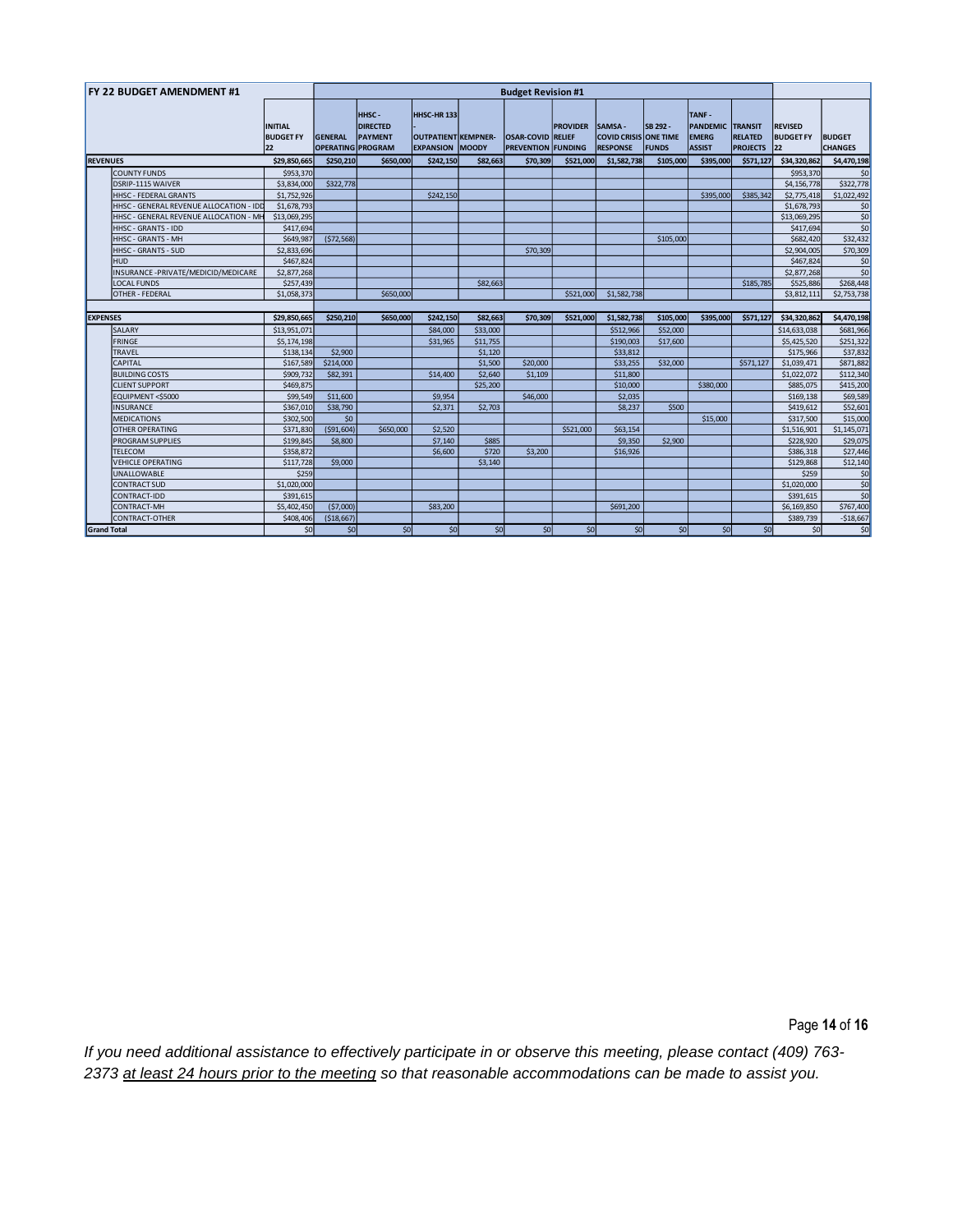

# **THE GULF COAST CENTER BOARD OF TRUSTEE'S R E S O L U T I O N #2022-2**

At their regularly scheduled Board of Trustees meeting of May 25, 2022; that the Board of Trustees of the Gulf Coast Center ("Center"), a community-based mental health, intellectual and developmental disabilities Center, unanimously approved the adoption of the following resolution:

# **BE IT RESOLVED**

That the Board of Trustees of the Gulf Coast Center approved the opening of a bank account at Texas First Bank with the authorized signatures as follows: Felicia Jeffery, Rick Elizondo and Sarah Holt.

The above resolution was passed by a majority of those present and voting in accordance with the Bylaws of the Gulf Coast Center; and is a true and correct copy of a portion of the minutes of the regular Board of Trustees' meeting of the Gulf Coast Center held May 25, 2022.

\_\_\_\_\_\_\_\_\_\_\_\_\_\_\_\_\_\_\_\_\_\_\_\_\_\_\_\_\_\_\_\_\_\_\_\_ \_\_\_\_\_\_\_\_\_\_\_\_\_

\_\_\_\_\_\_\_\_\_\_\_\_\_\_\_\_\_\_\_\_\_\_\_\_\_\_\_\_\_\_\_\_\_\_\_\_ \_\_\_\_\_\_\_\_\_\_\_\_\_

Approved:

Attest:

Jamie Travis, Chairperson - Board of Trustees Date

You Tube

Secretary, Board of Trustees Date

409.763.2373 Toll Free- 1-800-643-0967 FAX 409.978-2401 www.GulfCoastCenter.org

*Better community healthcare promoting healthy living.*

Page **15** of **16**